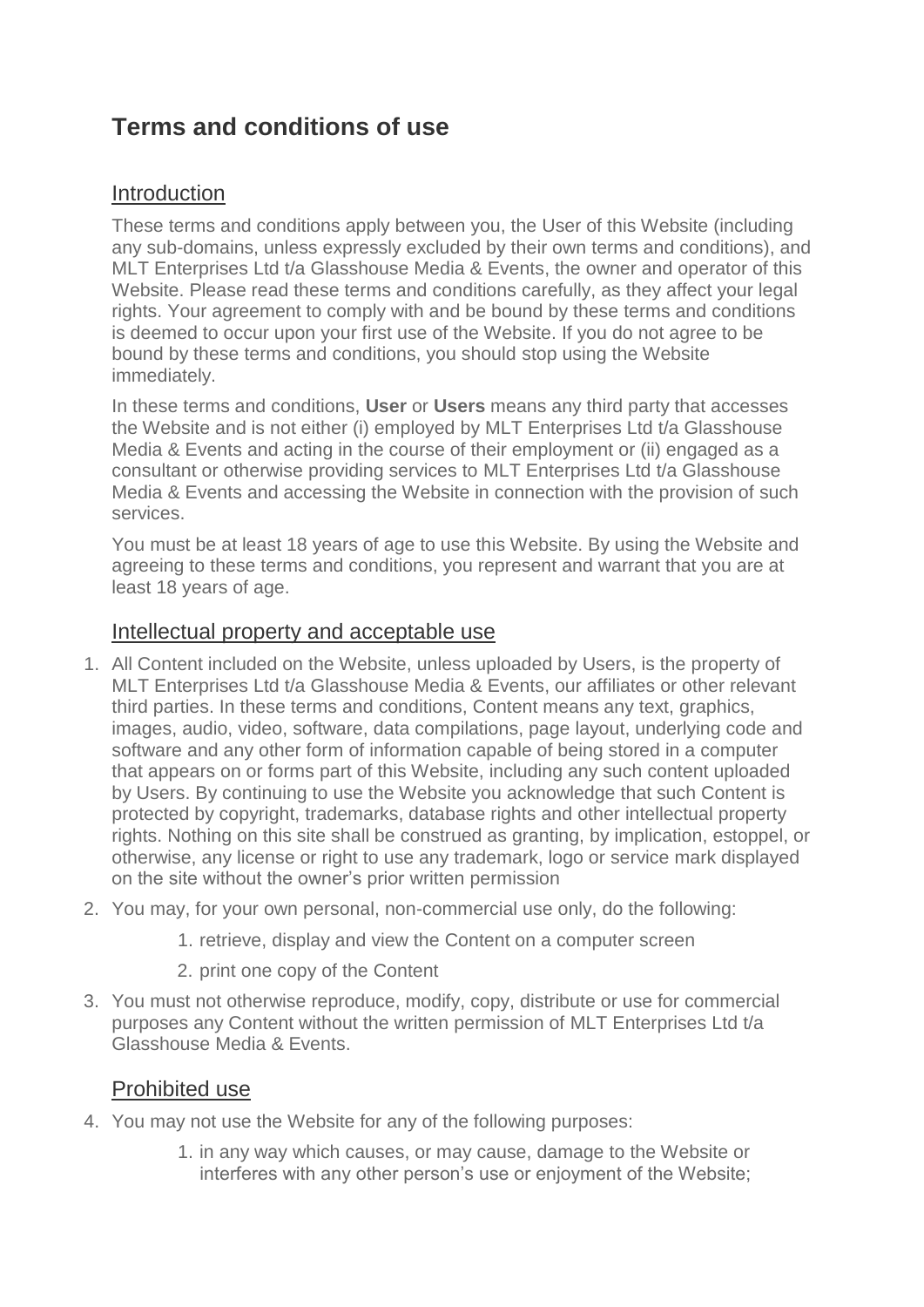- 2. in any way which is harmful, unlawful, illegal, abusive, harassing, threatening or otherwise objectionable or in breach of any applicable law, regulation, governmental order;
- 3. making, transmitting or storing electronic copies of Content protected by copyright without the permission of the owner.

#### **Registration**

- 5. You must ensure that the details provided by you on registration or at any time are correct and complete.
- 6. You must inform us immediately of any changes to the information that you provide when registering by updating your personal details to ensure we can communicate with you effectively.
- 7. We may suspend or cancel your registration with immediate effect for any reasonable purposes or if you breach these terms and conditions.
- 8. You may cancel your registration at any time by informing us in writing to the address at the end of these terms and conditions. If you do so, you must immediately stop using the Website. Cancellation or suspension of your registration does not affect any statutory rights.

#### Links to other websites

- 9. This Website may contain links to other sites. Unless expressly stated, these sites are not under the control of MLT Enterprises Ltd t/a Glasshouse Media & Events or that of our affiliates.
- 10.We assume no responsibility for the content of such Websites and disclaim liability for any and all forms of loss or damage arising out of the use of them.
- 11.The inclusion of a link to another site on this Website does not imply any endorsement of the sites themselves or of those in control of them.

## **Privacy Policy and Cookies Policy**

12.Use of the Website is also governed by our Privacy Policy and Cookies Policy, which are incorporated into these terms and conditions by this reference

#### Availability of the Website and disclaimers

- 13.Any online facilities, tools, services or information that MLT Enterprises Ltd t/a Glasshouse Media & Events t/a Glasshouse Media & Events makes available through the Website (the **Service**) is provided "as is" and on an "as available" basis. We give no warranty that the Service will be free of defects and/or faults. To the maximum extent permitted by the law, we provide no warranties (express or implied) of fitness for a particular purpose, accuracy of information, compatibility and satisfactory quality. MLT Enterprises Ltd t/a Glasshouse Media & Events is under no obligation to update information on the Website.
- 14.Whilst MLT Enterprises Ltd t/a Glasshouse Media & Events uses reasonable endeavours to ensure that the Website is secure and free of errors, viruses and other malware, we give no warranty or guaranty in that regard and all Users take responsibility for their own security, that of their personal details and their computers.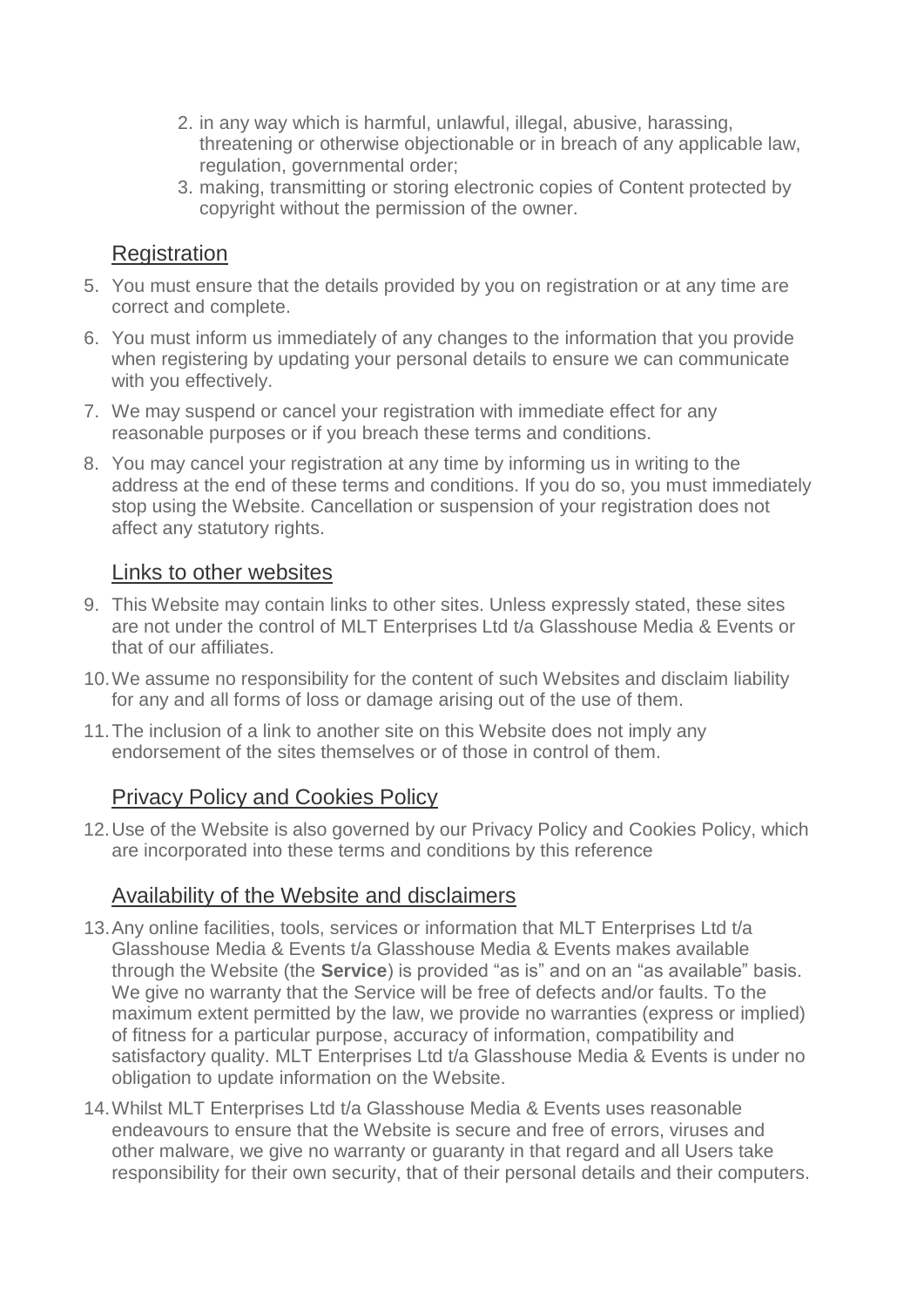- 15.MLT Enterprises Ltd t/a Glasshouse Media & Events accepts no liability for any disruption or non-availability of the Website.
- 16.MLT Enterprises Ltd t/a Glasshouse Media & Events reserves the right to alter, suspend or discontinue any part (or the whole of) the Website including, but not limited to, any products and/or services available. These terms and conditions shall continue to apply to any modified version of the Website unless it is expressly stated otherwise.

## Limitation of liability

- 17.Nothing in these terms and conditions will: (a) limit or exclude our or your liability for death or personal injury resulting from our or your negligence, as applicable; (b) limit or exclude our or your liability for fraud or fraudulent misrepresentation; or (c) limit or exclude any of our or your liabilities in any way that is not permitted under applicable law.
- 18.We will not be liable to you in respect of any losses arising out of events beyond our reasonable control.
- 19.To the maximum extent permitted by law, MLT Enterprises Ltd t/a Glasshouse Media & Events accepts no liability for any of the following:
	- 1. any business losses, such as loss of profits, income, revenue, anticipated savings, business, contracts, goodwill or commercial opportunities;
	- 2. loss or corruption of any data, database or software;
	- 3. any special, indirect or consequential loss or damage.

#### **General**

- 20.You may not transfer any of your rights under these terms and conditions to any other person. We may transfer our rights under these terms and conditions where we reasonably believe your rights will not be affected.
- 21.These terms and conditions may be varied by us from time to time. Such revised terms will apply to the Website from the date of publication. Users should check the terms and conditions regularly to ensure familiarity with the then current version.
- 22.These terms and conditions together with the Privacy Policy and Cookies Policy contain the whole agreement between the parties relating to its subject matter and supersede all prior discussions, arrangements or agreements that might have taken place in relation to the terms and conditions.
- 23.The Contracts (Rights of Third Parties) Act 1999 shall not apply to these terms and conditions and no third party will have any right to enforce or rely on any provision of these terms and conditions.
- 24.If any court or competent authority finds that any provision of these terms and conditions (or part of any provision) is invalid, illegal or unenforceable, that provision or part-provision will, to the extent required, be deemed to be deleted, and the validity and enforceability of the other provisions of these terms and conditions will not be affected.
- 25.Unless otherwise agreed, no delay, act or omission by a party in exercising any right or remedy will be deemed a waiver of that, or any other, right or remedy.